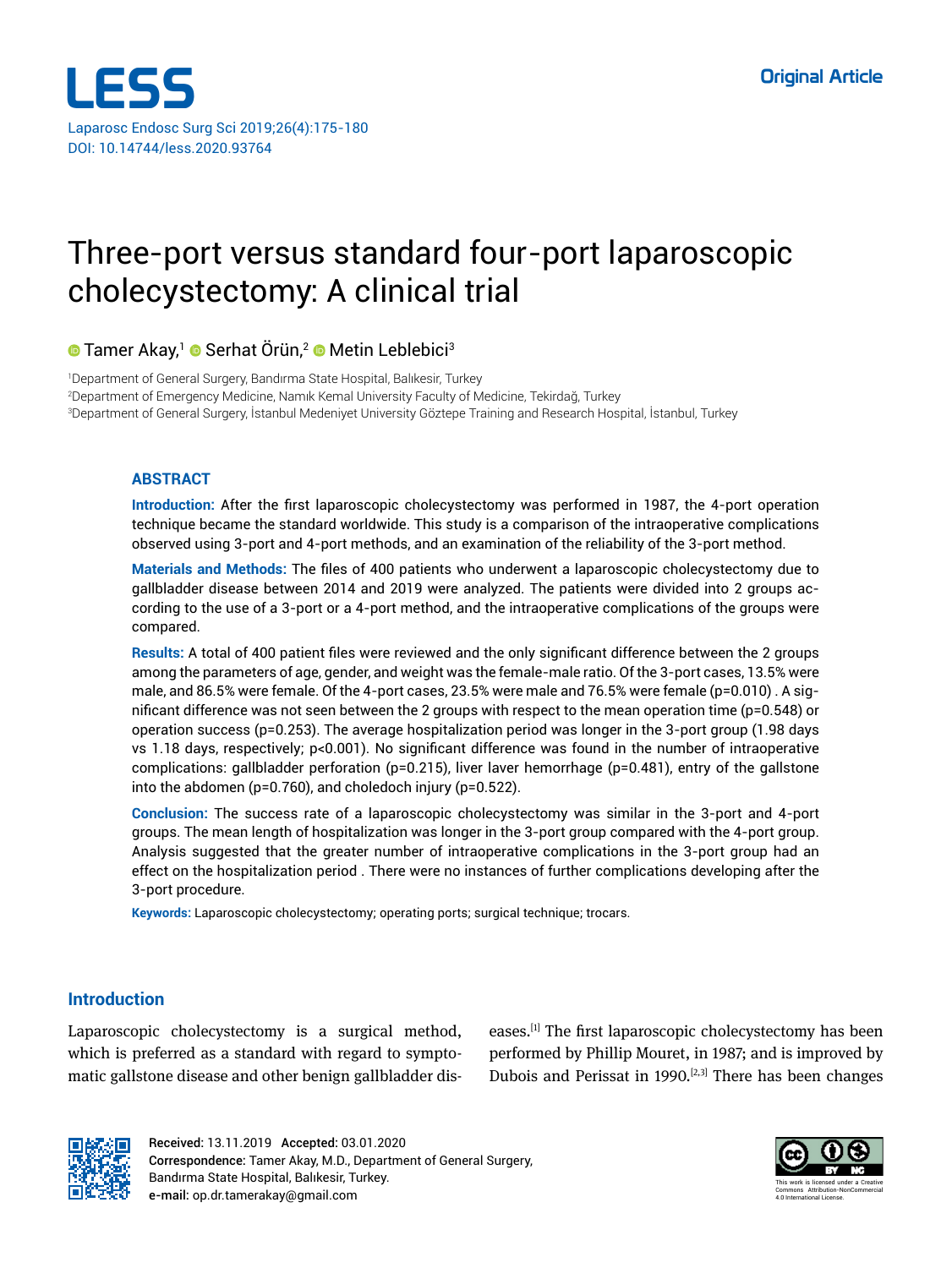with respect to port locations and port numbers in laparoscopic cholecystectomy, as the experiences of the surgeons is increased.<sup>[4-8]</sup> The certain changes within the method enabled some special methods to be emerged, especially as French and American techniques. These two techniques are recognized generally, and the difference between these techniques is in terms of the difference between the uses of the fourth port.<sup>[9-13]</sup> When we experience the use of the fourth port in laparoscopy, we see it has a little role in operation with American technique, and therefore many surgeons have published that performing operations with three-port without using the fourth port (lateral port) reduces the operation time as their experiences grow.[14,15] However, it is seen that standard four-port method is uses in many publications in the literature. [16] Some studies showed that the three-port method has reduced the pain of the patients and the costs.[17] Many studies have shown that the number of the ports used and the decrease of the size had an influence on reducing the post-operative pain.[17,18] Exposure to intra-operative complications plays a very important role on the safety of the surgical method. Therefore, the files of the patients, who underwent three- port and four-port laparoscopic cholecystectomy are compared in respect of the intra-operative complications' results, in this study.

## **Materials and Methods**

#### **Patients**

750 files of the patients, who underwent laparoscopic cholecystectomy due to gallbladder disease between 2014 and 2019 were investigated. The criteria for patients to be eligible for the study was having gallbladder polyps and gallstones. The criteria for being excluded for the study were the patients with acute pancreatitis, choledocholithiasis, gallbladder empyema, portal hypertension,malignancy; patients with hemorrhage disorder, acute cholecystitis, the patients who underwent upper gastrointestinal surgeries, the patients with a body mass index of over 40, and ASA Grade IV patients which general anesthesia is risky in respect of anesthesia.Pursuant to the exclusion criteria, 350 patient files removed, and 400 patient files divided into two groups as 3-port (n=200) and 4-port (n=200). The parameters which was compared between the two groups in the study, were divided into three groups; the gender, age and weight of the patients remain in the first group; operation time (the period between incision and the closure of the wound), success rate (laparoscopic completion of the patients' operation without complications and no need for additional trocar) and hospitalization period remain in the second group; and intra-operative complications such as gallbladder perforation, infusion of gallstone from gallbladder into the abdomen, hemorrhage from the liver laver and choledoch injury remain in the third group.

#### **Techniques**

Lying positions of all patients were in supine, reversetrendelenburg and left-lateralized positions. American technique was used in operations performed with fourport. In this technique, a trocar in 11 mm has been placed under the umbilicus, a trocar in 10 mm has been placed under the xiphoid, and two trocars in 5 mm have been placed within sub-costal area. The general surgeon performing the operation and the assistant nurse (the nurse holding the camera) was on the left side of the patient, while the other nurse was on the right side of the patient.

In three-port technique, 1 piece 10 mm trocar was placed through umbilicus area as openly with Hasson's technique, then a 5 mm trocar was inserted from falciform ligament's lateral in epigastrium area with the aid of video laparoscopy. The other 5 mm trocar was inserted into the abdomen through the midclavicular line, 2–3 cm below the right costal line. The operations have been performed by the surgeon, using the two ports, while the assistant nurse was manipulating the camera.

The –Stryker brand - video laparoscopy device (Stryker, 1488 HD 3-Chip camera system, San Jose, CA, USA) was placed on the right corner of the patient's head during the operation. While dissecting the lower and rear parts of cystic ductus, the infundibulum was retracted by entering through the grasper midclavicular port. The Calot angle is revealed by retracting the infundibulum, and the cystic ductus and cystic artery is dissected. After the cystic ductus is dissected, it is clipped and separated, and the cystic artery is revealed. The cystic artery is clipped and separated, and the gallbladder is removed away from the gall laver via the grasper, and then cholecystectomy is completed via the hook, gallbladder is removed from the gall laver, and the operation is concluded by closing the port locations after the gallbladder is taken out of the abdomen and the Jackson Pratt drain (Cardinal Health, McGaw Park, IL, USA) is placed into the gall laver as a routine.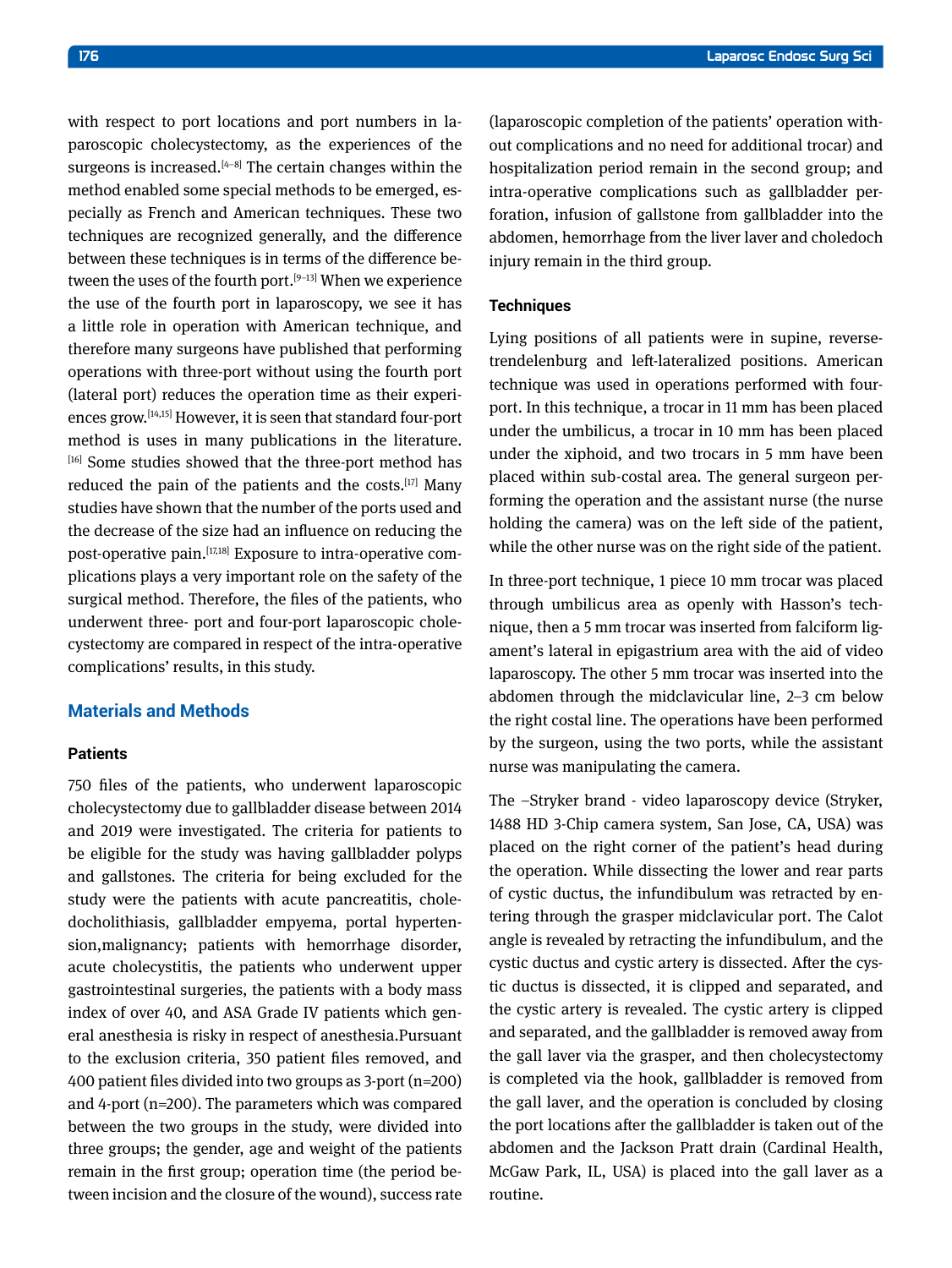#### **Statistical Analysis**

Independent-test was used to evaluate the significance of each parameter. For analysis of the visual analogue scores, which were not normally distributed, the Mann– Whitney U test was used. Chi-square was used to compare proportions.

### **Results**

400 files of patients, who has underwent laparoscopic cholecystectomy due to gallbladder disease between 2014 and 2019, are investigated. When the demographic data is investigated, 27 cases were men (13.5%) and 173 cases were women (86.5%) among the cases operated with 3-port. 47 cases were men (23.5%), and 153 were women (76.5%) among the cases operated with 4-port. The average age of the cases, which were operated with 3-port, was 50.8 (range, 19–88 ages), the average age of the cases, which were operated with 4-port, was 51.4 (range, 22–79 ages). The average weight of the cases, which were operated with 3-port, was 72.7 kg (range, 55–102 kg), the average weight of the cases, which were operated with 4-port, was 74.7 kg (range, 52–106 kg) (Table 1).

When the general parameters, related with the surgery, are investigated, the average operation time of the cases, which were operated with 3-port, was 61.1 min. (range, 40–118 min.), the average operation time of the cases, which were operated with 4-port, was 58.8 min. (range, 38-126 min.). The average hospitalization period of the cases, which were operated with 3-port, was 1.98 days (range, 1–10 days), and the average hospitalization period of the cases, which were operated with 4-port, was 1.18 days (range, 1–6 days).

In 3 of the patients, who were operated with 3-port there has been a need for additional trocar, however upon the hemorrhage from the liver laver could not been controlled, then conventional cholecystectomy was applied. Besides, upon the gall fistula is developed in 2 cases, there has been a need for additional trocar, and upon the gall fistula is developed in 1 of them after the operation, then laparotomy decision was taken. The operation success rate of the cases, which were operated with 3-port, was 97.5% (195 patients). Upon the hemorrhage from the liver laver could not been controlled in 1 case, who was operated with 4-port, then conventional cholecystectomy was applied. Besides, upon gall peritonitis development in 1 case after the operation, laparotomy decision was taken. The operation success rate of the cases, which were operated with 4-port, was 99% (198 patients) (Table 2).

When the two groups are investigated in respect of the intraoperative complications; it was determined that the gallbladder's perforation rate of the cases, which were operated with 3-port, was 5.5% (11 patients), and the gallbladder's perforation rate of the cases, which were operated with 4-port, was 3% (6 patients). Infusion rate of gall stones into the abdomen was 3% (6 patients) in the cases operated with 3-port method, and the infusion rate of gall stones into the abdomen was 2.5% (5 patients) in the cases operated with 4-port method. The bleeding from the liver

| Table 1. Demographic data |                                                                                 |                                |           |
|---------------------------|---------------------------------------------------------------------------------|--------------------------------|-----------|
|                           | Group 1 (three trocars) (n=200)                                                 | Group 2 (four trocars) (n=200) | p-value   |
| Age (years)               | $50.87 \pm 14.8$                                                                | $51.49 \pm 13.3$               | $0.660*$  |
| Gender ratio (M/F), n (%) | 27 (13.5)/173 (86.5)                                                            | 47 (23.5)/153 (76.5)           | $0.010**$ |
| Weight (kg)               | 72.70±9.43                                                                      | 74.73±11.24                    | $0.051*$  |
|                           | 'Independent test, "Chi-square test, "'Mann-Whitney U test. M: Male, F. Female. |                                |           |

| Group 1 (three trocars) (n=200) | Group 2 (four trocars) (n=200) | p-value       |
|---------------------------------|--------------------------------|---------------|
| $61.18 \pm 15.75$               | 58.82±15.37                    | $0.548***$    |
| $1.98 \pm 1.17$                 | $1.18 + 0.61$                  | $< 0.001$ *** |
| 195 (97.5)                      | 198 (99.0)                     | $0.253**$     |
|                                 |                                |               |

\* Independent test; \*\*Chi-square test; \*\*\*Mann-Whitney U test. M: Male; F: Female.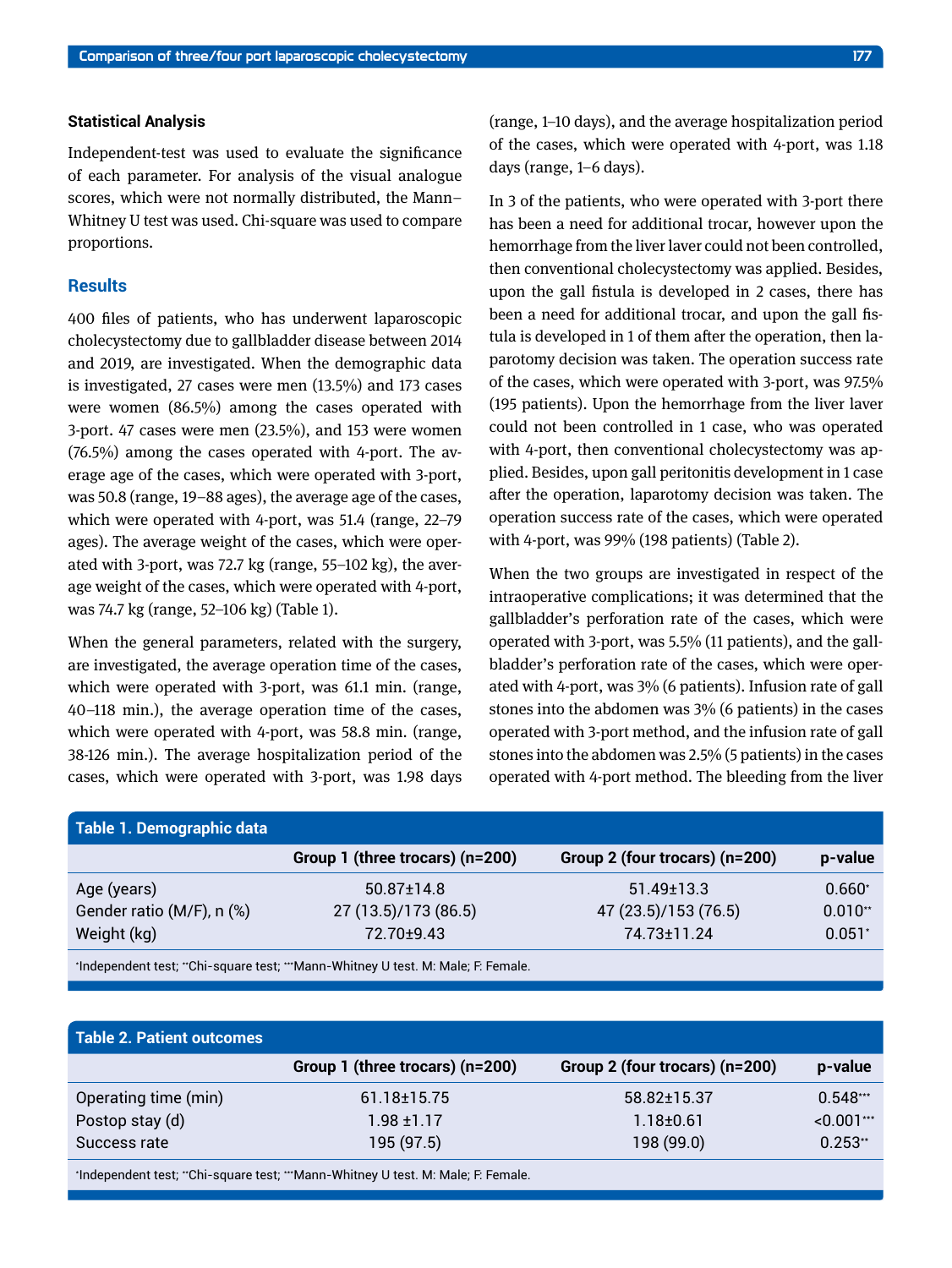| Table 3. Intra-operative complications in the two study groups |                                      |                                            |                     |  |  |
|----------------------------------------------------------------|--------------------------------------|--------------------------------------------|---------------------|--|--|
| <b>Intra-operative findings</b>                                | Group 1 (three trocars)<br>$(n=200)$ | <b>Group 2 (four trocars)</b><br>$(n=200)$ | Chi square<br>value |  |  |
| GB perforation, n (%)                                          | 11(5.5)                              | 6(3.0)                                     | $0.215**$           |  |  |
| Stones spillage, n (%)                                         | 6(3.0)                               | 5(2.5)                                     | $0.760**$           |  |  |
| Bleeding from the liver laver, n (%)                           | 11(5.5)                              | 8(4.0)                                     | $0.481**$           |  |  |
| Coledoc injury, n (%)                                          | 6(3.0)                               | 4(2.0)                                     | $0.522**$           |  |  |
| *Independent test, **Chi-square test, ***Mann-Whitney U test.  |                                      |                                            |                     |  |  |

laver of the cases, which were operated with 3-port, was 5.5% (11 patients), and the bleeding from the liver laver of the cases, which were operated with 4-port, was 4% (8 patients). The choledoch injury rate of the cases, which were operated with 3-port, was 3% (6 patients), and the choledoch injury rate of the cases, which were operated with 4-port, was 2% (4 patients) (Table 3).

## **Discussion**

When we were planning our study; the files of the patients, who were operated with three-port and four-port method, are reviewed retrospectively. We were able to review the outcomes by selecting the complications we have encountered in the files, in state of the pain or cost parameters as in other studies. We compared the intra-operative complications regarding the three-port method, as whether it is safe or not in this matter. When we reviewed the files, we saw that major vein injuries or hollow organ perforation have not been developed. When we reviewed the age, gender and weight parameters of our study, only a significant difference between the two groups is determined in respect to the men-women ratio  $(27(13.5)/173(86.5)-$ 47(23.5)/153(76.5), p=0.010). When the similar studies are reviewed, it is seen that any statistical difference has not been determined between the demographical data.<sup>[4,19-21]</sup> The success rate of the laparoscopic cholecystectomy is determined in a similar rate in 3-port and 4-port groups. This result shares similarity with the studies carried out today.[4,5,18,22] The average hospitalization period is determined as longer in 3-port group, when compared with 4-port group (1.98–1.18, p<0.001). When the reason of this situation is investigated, it is thought that out number of the patients in 3-port group (34 patients), which the intraoperative complications were developed, were more than those within the 4-port group (23 patients), had an effect on the hospitalization periods. In the similar studies, any significant difference has not been determined statistically in respect of hospitalization periods.[4,6,17] In Kumar et al.' $s^{[22]}$  study, the hospitalization period was found to be shorter in 3-port group (1.19–1.44, p=0.39). In our study, any statistically significant difference is not determined in respect of average operation times. The average operation time for 4-port cholecystectomy is found to be between 34–59 min. in the studies. $[4-6,23]$  In our study this time is average 38–126 min., and it is longer time than in the literature.When its reason is investigated, it is thought that it is due to the operation times of the complicated cases.In Kumar et al.'s<sup>[22]</sup> study, the operation time was determined as to be shorter in three-port method (47.3 min vs. 60.8; p=0.04). Placement of the fourth trocar, not allocating time for the retraction of fundus, and not allocating time for closure of the fourth trocar' locations are shown as the reasons.

In laparoscopic cholecystectomy operations, the gallbladder perforation appears as a common complication. As seen in many publications, the incidence of this complication varies between  $16-33\%$ . In Harsha HS et al.'s<sup>[24]</sup> study, in 2013, this complication's incidence in operations performed with three-port method was found to be less than the others, and also than the classic four-port method.<sup>[25]</sup> In our study, 11 gallbladder perforation incidences were determined in three-port method, and 6 gallbladder perforation incidences were determined in four-port method  $(p>0.05)$ .

The other complication is the infusion of gallstones into the abdomen. In our study, the infusion of the gallstones into the abdomen is determined in similar rates as %3-2.5 in each method, and it shares similarity with the literature.[26] Bleeding from the liver laver during laparoscopic cholecystectomy does not vary across the two groups statistically  $(%5.5-4)$ , and it is similar with the literature.<sup>[26,27]</sup> In our study, hemorrhage from the liver laver occurred and additional trocar need emerged in 3 patients within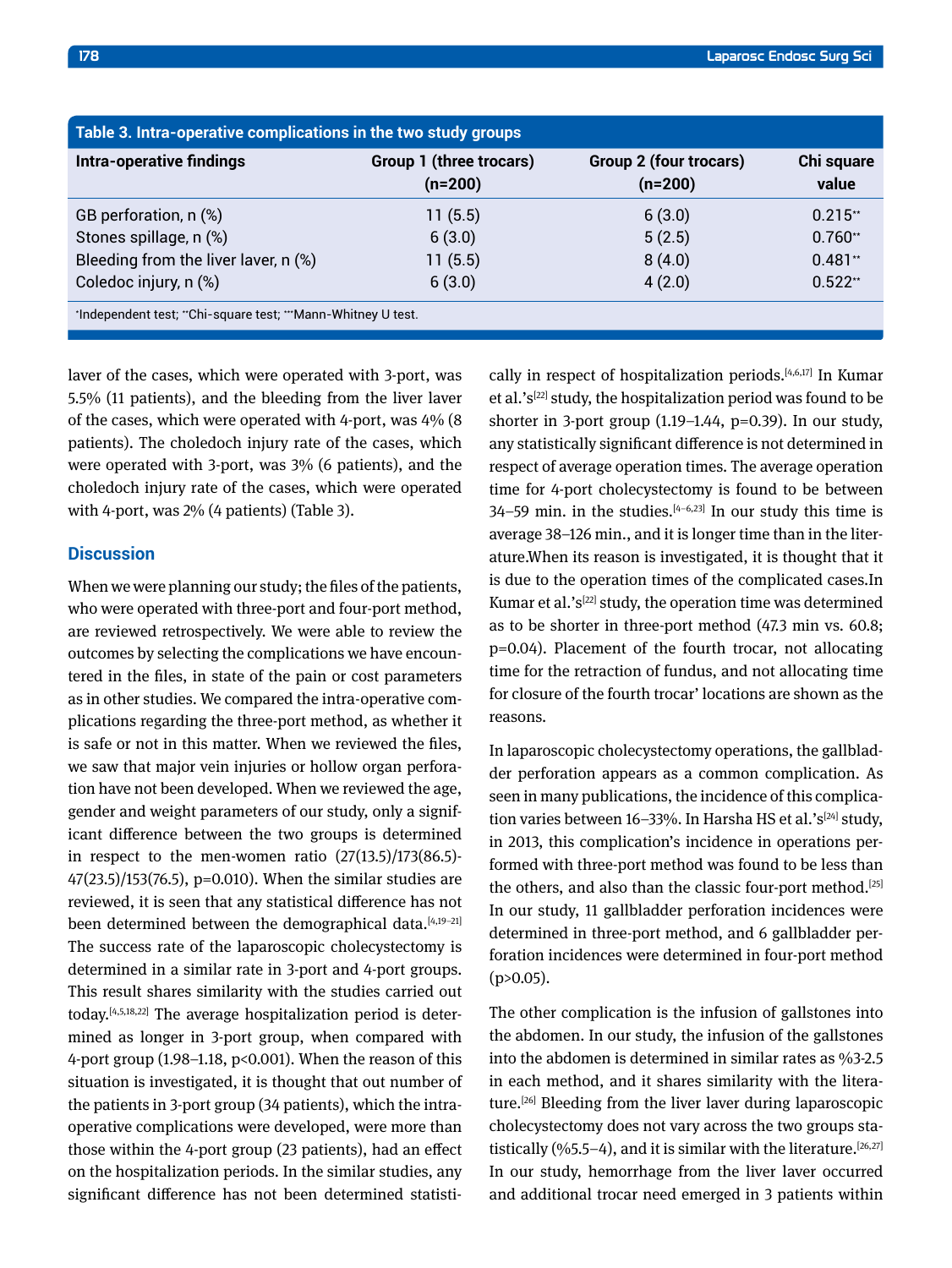three-port group, however they were explored when the hemorrhage could not been taken under control. 1 patient within four-port group was explored due to not being able to stop the hemorrhage from the liver laver laparoscopically. The liver laver was sutured, and hemorrhage was taken under control.

The choledoch injury is one the most important complications of laparoscopic cholecystectomy. Gall fistula was determined in 6 patients, who have underwent laparoscopic cholecystectomy with three-port method, and in 4 patients, who have underwent laparoscopic cholecystectomy with four-port method, and in 2 patients, who have been operated with three-port operation, upon the patient's clinic did not retrograde following the endoscopic retrograde cholangiopancreatography (ERCP) operation, it was decided to undergo re-operation, and the abdomen is explored. T-tube drainage treatment has been applied to the patients. The gall fistula was closed after ERCP operation in the other 4 patients. ERCP operation was applied intended for gall fistula to 3 of the patients, who have been operated with four-port method, and the gall fistula was closed. However, upon the development of gall peritonitis in one patient, he/she was re-operated after the operation, and the explorative laparotomy was applied. When the studies in the literature are reviewed, Ng W: T. has demonstrated that the three-port technique was as safe as the four-port technique.[11] Harsha H.S.[24] and Gurusamy KS et al.<sup>[25]</sup> demonstrated that the threeport technique increases the risk of biliary tract injury.

Another intra-operative complication is the hemorrhage, seen as a result of cystic artery cut by clip, due to the edematous tissues. This complication was seen only in 1 patient within the three-port group. The hemorrhage was taken under control by placing x-large Hem-o-lok clips (Weck polymer Ligation, Teleflex, Ireland) for that patient. In the other studies in literature, the cystic artery complication has occurred in 3 patients in Sharma et al.'s<sup>[26]</sup> study, in 4 patients in Duman et al.'s<sup>[28]</sup> study, in 163 patients among 15600 patients in Shea et al.'s<sup>[29]</sup> study.

This study is made in order to compare whether the threeport method is as practical and safe as standard four-port method in laparoscopic cholecystectomy operations, by reviewing the files and assessing retrospectively.

If we review the results of the study we have made; we think, we have demonstrated that the three-port laparoscopic cholecystectomy is a method, as safe as the standard four-port method, in the hands of experienced general surgery. In addition, as the patient safety is essential in all surgeries; in cases, which the patient's life would be under risk, we recommend entering the 4<sup>th</sup> port and if necessary, switching to open surgery.

## **Disclosures**

**Peer-review:** Externally peer-reviewed.

**Conflict of Interest:** None declared.

#### **References**

- 1. Kanat BH, Girgin M. Effects of patients with three port laparo-scopic cholecystectomy. J Kartal TR 2012;23:18-2[0. \[CrossRef\]](https://doi.org/10.5505/jkartaltr.2012.24392)
- 2. Dubois F, Icard P, Berthelot G, Levard H. Coelioscopic cholecystectomy. Preliminary report of 36 cases. Ann Surg 1990;211:60–2[. \[CrossRef\]](https://doi.org/10.1097/00000658-199001000-00010)
- 3. Litynski GS. Profiles in laparoscopy: Mouret, Dubois, and Perissat: the laparoscopic breakthrough in Europe. JSLS 1999;3:163–7.
- 4. Trichak S. Three-port vs standard four-port laparoscopic cholecystectomy. Surg Endosc 2003;17:1434–[6. \[CrossRef\]](https://doi.org/10.1007/s00464-002-8713-1)
- 5. Poon CM, Chan KW, Lee DW, Chan KC, Ko CW, Cheung HY, et al. Two-port versus four port laparoscopic cholecystectomy. Surg Endosc 2003;17:1624–7[. \[CrossRef\]](https://doi.org/10.1007/s00464-002-8718-9)
- 6. Sarli L, Iusco D, Gobbi S, Porrini C, Ferro M, Roncoroni L. Randomized clinical trial of laparoscopic cholecystectomy performed with mini-instruments. [Br J Surg 2003;90:1345–8.](https://doi.org/10.1002/bjs.4315)
- 7. Tagaya N, Kita J, Takagi K, Imada T, Ishikawa K, Kogure H, et al. Experience with three-port laparoscopic cholecystectomy. J Hepatobiliary Pancreat Surg 1998;5:309–1[1. \[CrossRef\]](https://doi.org/10.1007/s005340050051)
- 8. Endo S, Souda S, Nezu R, Yoshikawa Y, Hashimoto J, Mori T, et al. A new method of laparoscopic cholecystectomy using three trocars combined with suture retraction of gallbladder. J Laparoendosc Adv Surg Tech A 2001;11:85–[8. \[CrossRef\]](https://doi.org/10.1089/109264201750162310)
- 9. Nathanson LK, Shimi S, Cuschieri A. Laparoscopic cholecystectomy: the Dundee technique[. Br J Surg 1991;78:155–9.](https://doi.org/10.1002/bjs.1800780208)
- 10. Navarra G, Pozza E, Occhionorelli S, Carcoforo P, Donini I. One wound laparoscopic cholecysectomy. [Br J Surg 1997;84:695.](https://doi.org/10.1046/j.1365-2168.1997.02586.x)
- 11. Ng WT. Three trocar laparoscopic cholecystectomy: a cau-tionary note. Surg Laparosc Endosc 1998;8:159-60. [\[CrossRef\]](https://doi.org/10.1097/00019509-199804000-00018)
- 12. Olsen DO. Laparoscopic cholecystectomy. Am J Surg 1991;161:339–44[. \[CrossRef\]](https://doi.org/10.1016/0002-9610(91)90592-2)
- 13. Hashimoto D, Hirota M, Yagi Y, Baba H. Umbilicus Saving Three-Port Laparoscopic Cholecystectomy. WebmedCentral LAPAROSCOPY 2011;2:WMC001882.
- 14. Otani T, Kaji T, Fukasawa T, Osawa T, Seki F, Yokoyama T, et al. A flower-shaped cannula for three incision laparoscopic cholecystectomy. [Surgical Endoscopy 1998;12:179–180.](https://doi.org/10.1007/s004649900625)
- 15. Slim K, Pezet D, Stencl J Jr, Lechner C, Le Roux S, Lointier P, et al. Laparoscopic cholecystectomy: an original three-trocar technique. World J Surg 1995;19:394-7[. \[CrossRef\]](https://doi.org/10.1007/BF00299168)
- 16. Deziel DJ, Millikan KW, Economou SG, Doolas A, Ko ST, Airan